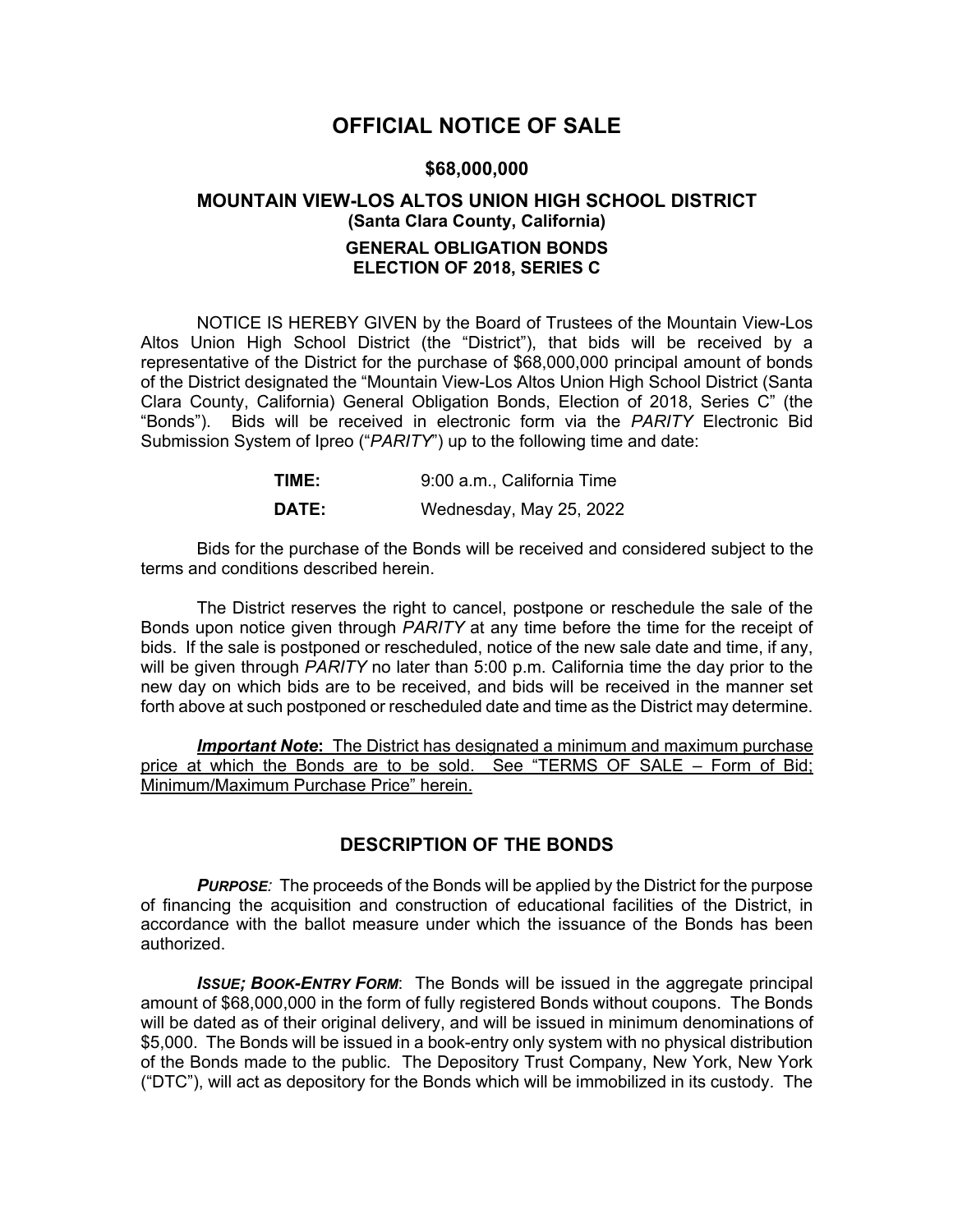Bonds will be registered in the name of Cede & Co., as nominee for DTC, on behalf of the participants in the DTC system and the subsequent beneficial owners of the Bonds.

*MATURITIES:* The Bonds will mature, or be subject to mandatory sinking fund redemption, on August 1 in each of the years, and in the amounts, as set forth in the following table. The final principal amount of the Bonds, and the final amount of each maturity of the Bonds, is subject to increase or decrease as described below under the heading "Adjustment of Principal Amounts". *Each bidder must specify in its bid whether, for any particular year, the Bonds will mature or, alternately, be subject to mandatory sinking fund redemption in such year.*

| <b>Maturity Date</b> | Principal   | <b>Maturity Date</b> | Principal   |
|----------------------|-------------|----------------------|-------------|
| (August 1)           | Amount      | (August 1)           | Amount      |
| 2023                 | \$8,465,000 | 2031                 | \$3,165,000 |
| 2024                 | 7,385,000   | 2032                 | 3,885,000   |
| 2025                 | 3,590,000   | 2033                 | 4,230,000   |
| 2026                 | 4,025,000   | 2034                 | 4,565,000   |
| 2027                 | 2,920,000   | 2035                 | 4,935,000   |
| 2028                 | 3,035,000   | 2036                 | 5,330,000   |
| 2029                 | 3,325,000   | 2037                 | 5,745,000   |
| 2030                 | 3,400,000   |                      |             |

*PAYMENT PROVISIONS*: Interest on the Bonds will be payable on August 1, 2022, and on February 1 and August 1 in each year thereafter (the "Interest Payment Dates"), to the registered owners by check or draft of U.S. Bank Trust Company, National Association, as paying agent for the Bonds (the "Paying Agent") or, in the case of the owner of Bonds in an aggregate principal amount of at least \$1,000,000, at the written request of such owner by wire transfer. Principal of the Bonds will be paid upon presentation and surrender thereof at the office of the Paying Agent. The principal of and interest on the Bonds are payable in lawful money of the United States of America.

*OPTIONAL REDEMPTION*: Bonds maturing on or before August 1, 2032, are not subject to redemption prior to their respective stated maturities. Bonds maturing on or after August 1, 2033, are subject to redemption prior to maturity, at the option of the District, in whole or in part among maturities on such basis as shall be designated by the District and by lot within a maturity, from any available source of funds, on August 1, 2032, and on any date thereafter, at a redemption price equal to 100% of the principal amount of Bonds to be redeemed together with accrued interest thereon to the date fixed for redemption, without premium.

*SINKING FUND REDEMPTION:* Any bidder may, at its option, specify that one or more maturities of the Bonds will consist of term Bonds which are subject to mandatory sinking fund redemption in consecutive years immediately preceding the maturity thereof, as designated in the bid of such bidder.If the bid of the successful bidder specifies that any maturity of Bonds will be term Bonds, such term Bonds will be subject to mandatory sinking fund redemption on August 1 in each year so designated in the bid, in the respective amounts for such years as set forth above under the heading "MATURITIES", at a redemption price equal to the principal amount thereof to be redeemed together with accrued interest to the redemption date, without premium.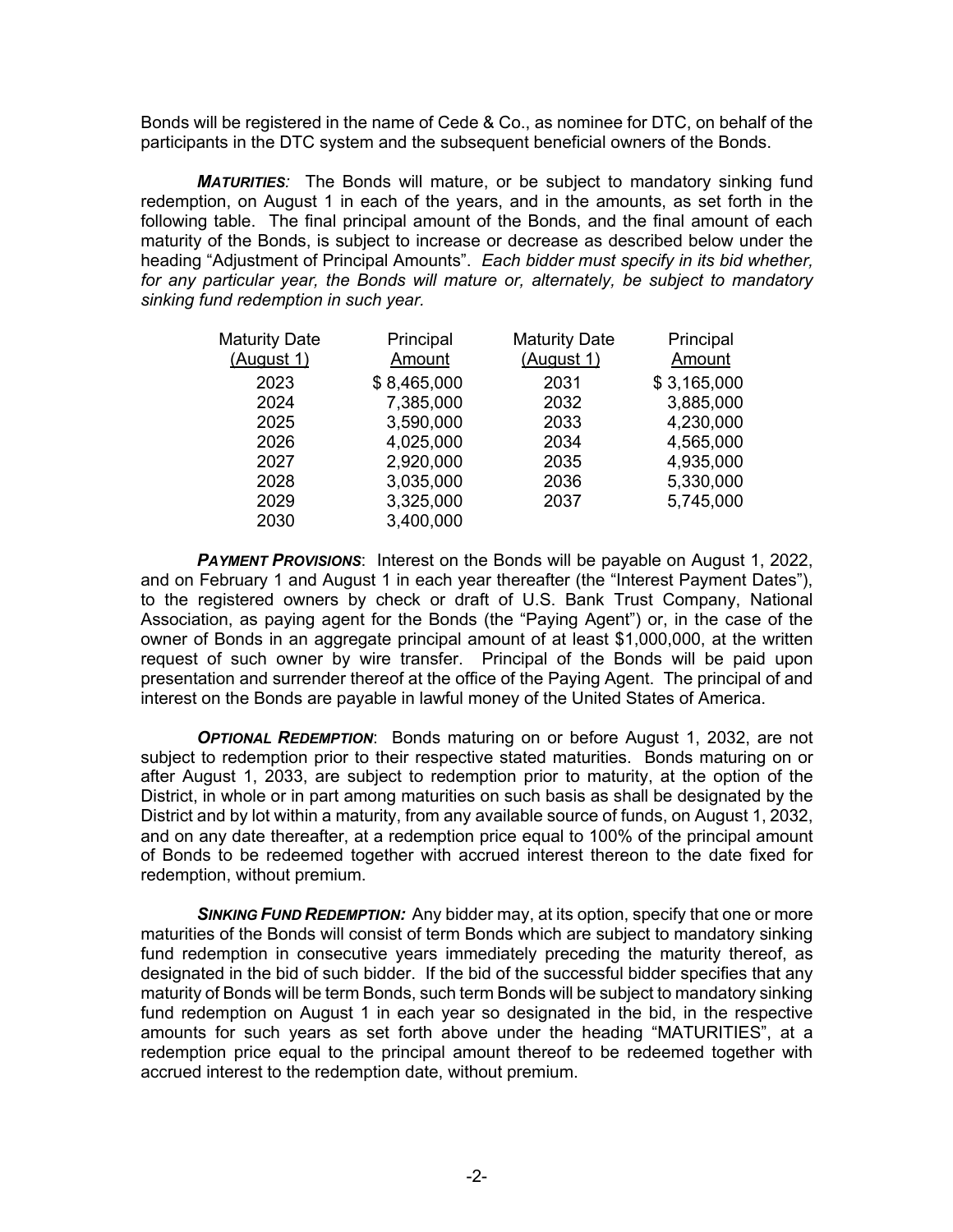**SECURITY:** The Bonds are general obligations of the District, and the District will direct the appropriate officials of Santa Clara County (the "County") to levy *ad valorem* taxes for the payment of the principal of and interest on Bonds when due, without limitation as to rate or amount. Bidders are referred to the Preliminary Official Statement relating to the Bonds for further details regarding the security of the Bonds.

*TAX-EXEMPT STATUS:* In the opinion of Jones Hall, A Professional Law Corporation, bond counsel to the District, interest on the Bonds is excluded from gross income for federal income tax purposes and is not an item of tax preference for purposes of the federal individual and corporate alternative minimum taxes, although it is included in certain income and earnings in computing the alternative minimum tax imposed on certain corporations. In the further opinion of Bond Counsel, such interest is exempt from California personal income taxes. Bidders are referred to the Preliminary Official Statement for a description of the proposed opinion of Bond Counsel. If prior to the delivery of the Bonds either (a) the interest on other obligations of the same type and character shall be declared to be taxable (either at the time of such declaration or at any future date) under any federal income tax laws, either by the terms of such laws or by ruling of a federal income tax authority or official which is followed by the Internal Revenue Service, or by decision of any federal court, or (b) any federal income tax law is adopted which will have a substantial adverse effect upon owners of the Bonds as such, the successful bidder for the Bonds may, at its option, prior to the tender of the Bonds, be relieved of its obligation under the contract to purchase the Bonds.

*LEGAL OPINION:* The legal opinion of Jones Hall, A Professional Law Corporation, San Francisco, California, approving the validity of the Bonds, will be furnished to the purchaser of the Bonds without cost. A copy of the legal opinion will be appended to each Bond. Bidders are referred to the Preliminary Official Statement relating to the Bonds for the proposed form of Bond Counsel's legal opinion.

*CUSIP NUMBERS:* It is anticipated that CUSIP numbers will be printed on the Bonds, but neither the failure to print such numbers on any Bonds nor any error with respect thereto will constitute cause for a failure or refusal by the purchaser to accept delivery of and pay for the Bonds in accordance with the terms hereof. All expenses in relation to the printing of CUSIP numbers on the Bonds will be paid for by the District, except that the CUSIP Service Bureau charge for the assignment of said numbers will be the sole responsibility of and shall be paid for by the purchaser.

*CALIFORNIA DEBT AND INVESTMENT ADVISORY COMMISSION FEES:* All fees payable to the California Debt and Investment Advisory Commission in connection with the issuance of the Bonds are the sole responsibility of the purchaser of the Bonds.

*QUALIFICATION FOR SALE; BLUE SKY:* The successful bidder is solely responsible for compliance with blue sky laws. The District will furnish such information and take such action not inconsistent with law as the successful bidder may request and the District shall deem necessary or appropriate to qualify the Bonds for offer and sale under the blue sky or other securities laws and regulations of such states and other jurisdictions of the United States of America as may be designated by the successful bidder; *provided, however*, that the District shall not be required to execute a general or special consent to service of process or qualify to do business in connection with such qualification or determination in any jurisdiction. The successful bidder will not offer to sell or solicit any offer to buy the Bonds in any jurisdiction where it is unlawful for such bidder to make such offer, solicitation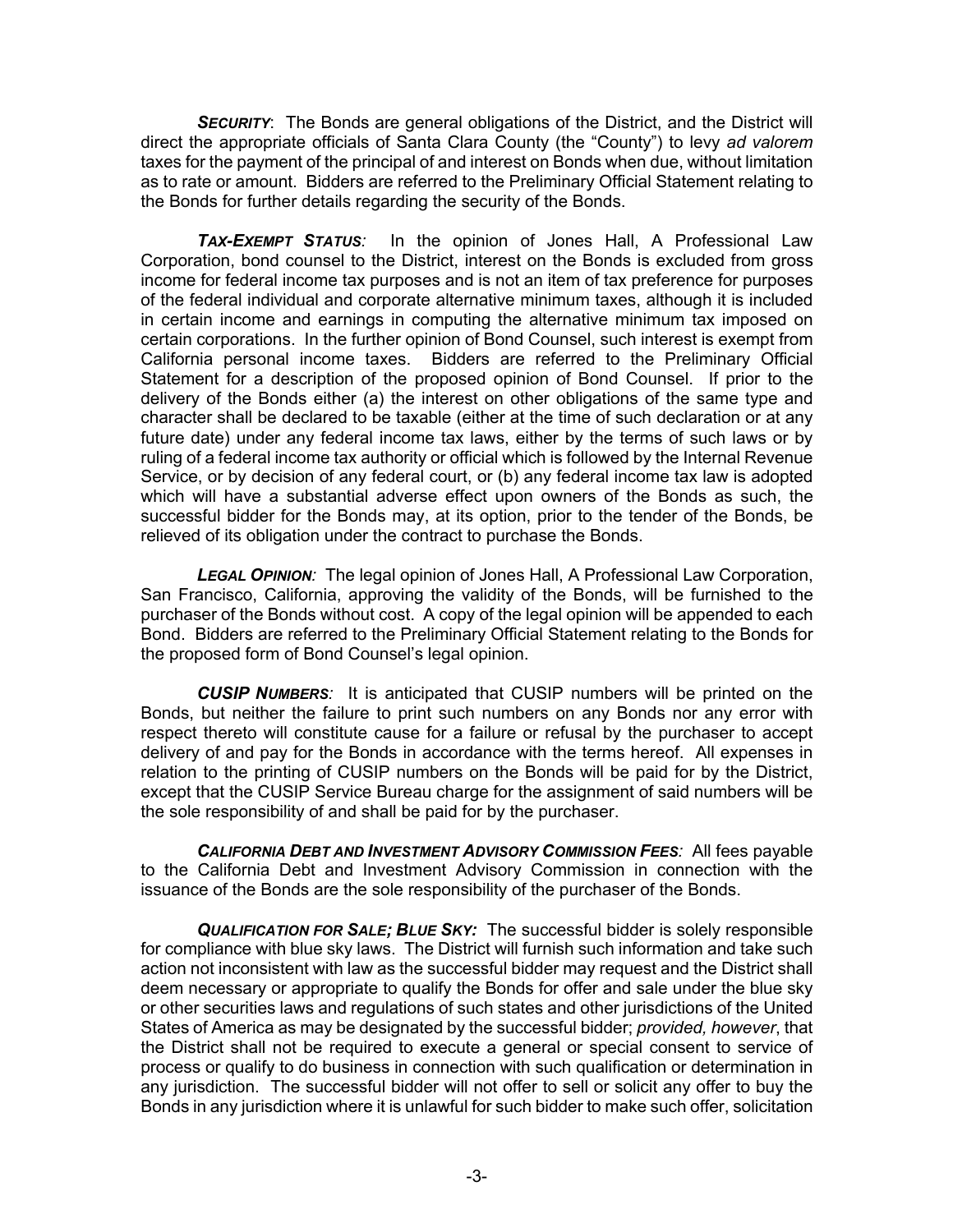or sale, and the bidder shall comply with the blue sky and other securities laws and regulations of the states and jurisdictions in which the bidder sells the Bonds.

*OFFICIAL STATEMENT:* The District has approved a Preliminary Official Statement relating to the Bonds. Copies of such Preliminary Official Statement will be distributed to any bidder, upon request, prior to the sale in a form "deemed final" by the District for purposes of Rule 15c2-12 under the Securities Exchange Act of 1934 (the "Rule"). Within seven business days from the sale date, the District will deliver to the purchaser copies of the final Official Statement, executed by an authorized representative of the District and the District and dated the date of delivery thereof to the purchaser, in sufficient number to allow the purchaser to comply with paragraph (b)(4) of the Rule and to satisfy the Municipal Securities Rulemaking Board (the "MSRB") Rule G-32 or any other rules adopted by the MSRB, which shall include information permitted to be omitted by paragraph (b)(1) of the Rule and such other amendments or supplements as are approved by the District (the "Final Official Statement"). The purchaser agrees that it will not confirm the sale of any Bonds unless the confirmation of sale is accompanied or preceded by the delivery of a copy of the Final Official Statement. The District will furnish to the successful bidder, at no charge, not more than 25 copies of the Official Statement for use in connection with any resale of the Bonds.

*CERTIFICATE REGARDING OFFICIAL STATEMENT:* A responsible officer of the District will certify to the original purchaser of the Bonds, as a condition of closing, that based on such officer's participation in the preparation of the Official Statement, nothing has come to their attention to lead such officer to believe that the Official Statement (except for certain financial statements, statistical data and other information) contains any untrue statement of a material fact or omits to state any material fact necessary in order to make the statements therein, in the light of the circumstances under which they were made, not misleading.

*CONTINUING DISCLOSURE*. In order to assist bidders in complying with S.E.C. Rule 15c2-12(b)(5), the District has committed to undertake, under the Bond Resolution and a Continuing Disclosure Certificate, to provide certain annual financial information and notices of the occurrence of certain events, if material. A description of this undertaking is set forth in the Preliminary Official Statement and will also be set forth in the final Official Statement. Such Continuing Disclosure Certificate will be a document required to be delivered at closing by the District, and the failure by the District to deliver such document in form and substance acceptable to Bond Counsel and the successful bidder will relieve the successful bidder of its obligation to purchase the Bonds.

*DISCLOSURE COUNSEL OPINION:* The firm of Jones Hall, A Professional Law Corporation, as Disclosure Counsel to the District, will provide a letter to the original purchaser of the Bonds regarding the Official Statement. Such letter will be to the effect that during the course of Disclosure Counsel's work with regard to the Bonds, no facts have come to their attention that cause them to believe that the Official Statement (except for any financial and statistical data and forecasts, numbers, estimates, assumptions and expressions of opinion, and information concerning the Depository Trust Company and the book-entry system) contains any untrue statement of a material fact or omits to state any material fact necessary in order to make the statements therein, in the light of the circumstances under which they were made, not misleading.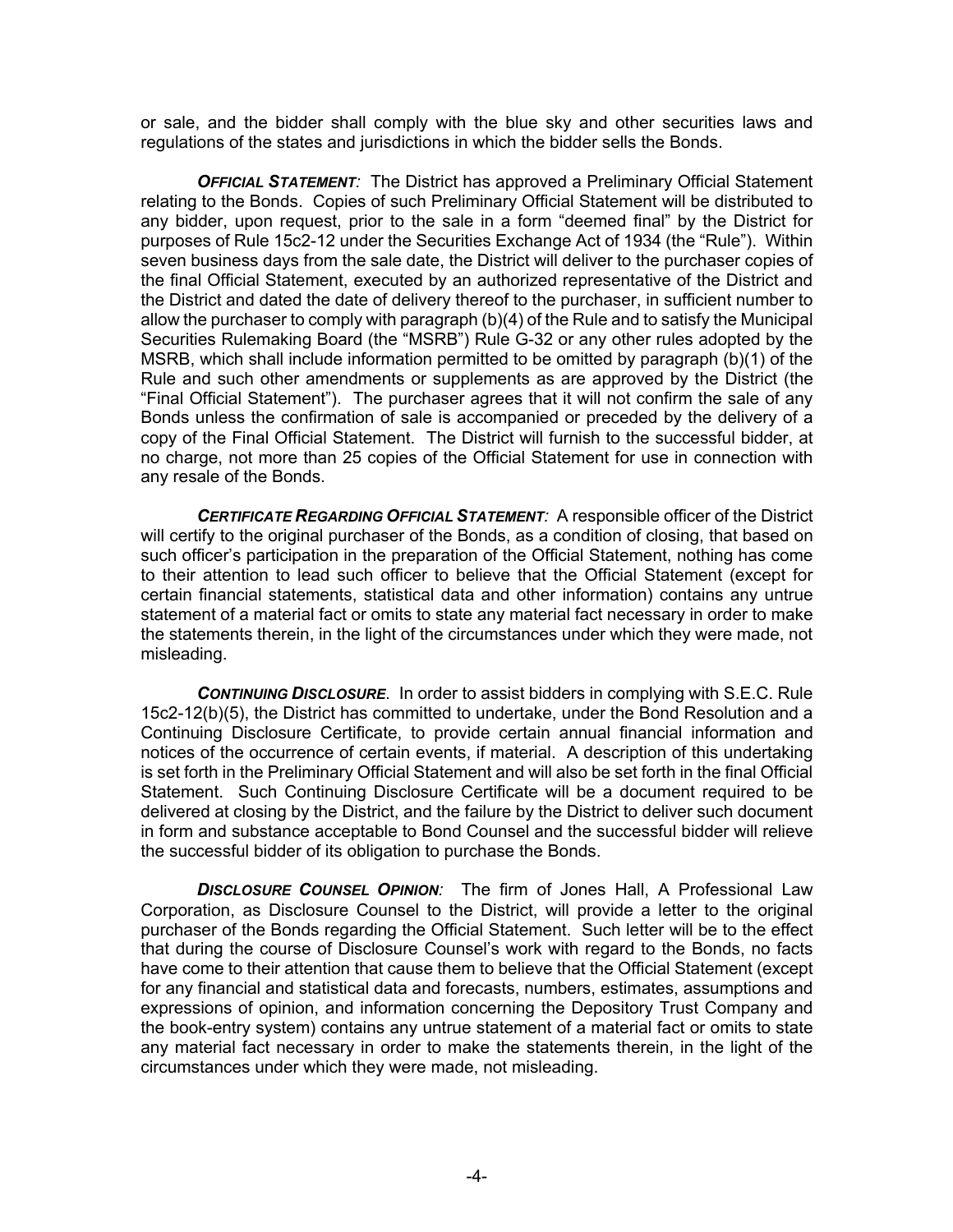## **TERMS OF SALE**

*RIGHT TO CANCEL, POSTPONE OR RESCHEDULE SALE*:The District reserves the right to cancel, postpone or reschedule the sale of the Bonds upon notice published on the website of the Municipal Advisor and through *PARITY*, not less than 24 hours before the time for receipt of bids. If the sale is postponed, bids will be received at the above place at such date and hour as set forth in the notice. Failure of any bidder to receive such notice or any other form of notice of canceled, postponed or rescheduled sale will not affect the legality or validity of any sale.

*ELECTRONIC BIDS:* The District will accept bids in electronic form through the *PARITY* electronic bid submission system. Each bidder submitting an electronic bid agrees by doing so that it is solely responsible for all arrangements with *PARITY* and that *PARITY* is not acting as an agent of the District. Instructions and forms for submitting electronic bids must be obtained from *PARITY*, and the District assumes no responsibility for ensuring or verifying bidder compliance with *PARITY*'s procedures. The District will be entitled to assume that any bid received via *PARITY* has been made by a duly authorized agent of the bidder. In order to be considered, a bid must be received no later than the date and time set for receipt of bids,

Neither the District, the County, the Municipal Advisor nor Bond Counsel has any responsibility for proper functioning of the *PARITY* system, for any error contained in any bid submitted electronically, or for failure of any bid to be transmitted, received or opened at the official time for receipt of bids. The District assumes no responsibility for informing any bidder prior to the deadline for receiving bids that its bid is incomplete, or not received.

*FORM OF BID; MINIMUM / MAXIMUM PURCHASE PRICE:* Each proposal must be for not less than all of the Bonds hereby offered for sale. The purchase price for the Bonds shall be not less than 101.5% of the par amount thereof and be not more than 107.0% of the par amount thereof. Bidders should be aware that the required purchase price is net of purchaser's compensation. No bid will be entertained which results in net original issue premium of more than 34 months' interest on the Bonds in accordance with applicable federal tax law requirements.

*DESIGNATION OF INTEREST RATES:* Each bidder must specify the rate or rates of interest which the Bonds will bear. The maximum rate bid on any Bonds may not exceed 8% per annum. A bidder will be permitted to bid different rates of interest for each maturity of Bonds, but:

- each interest rate specified must be in a multiple of 1/20% or 1/8%;
- no Bond may bear more than one rate of interest; and
- interest on each Bond will be computed from the date of original delivery to its stated maturity at the interest rate specified in the proposal, payable on the Interest Payment Dates as set forth above.

*STATEMENT OF TRUE INTEREST RATE:* Each bidder is requested, but not required, to state in its proposal the percentage true interest rate represented by its proposal,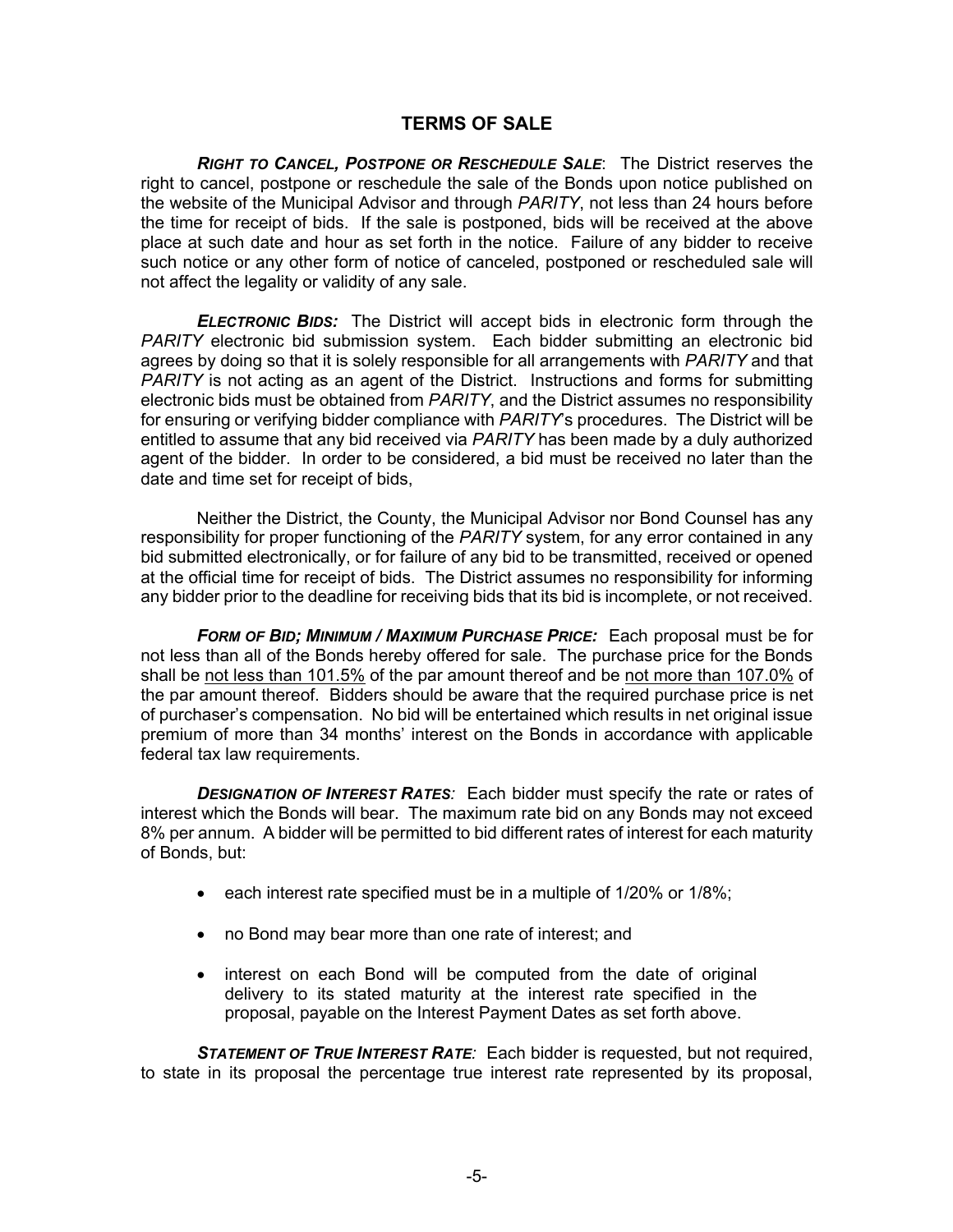determined as described above, which will be considered as informative only and not binding on either the bidder or the District.

*DETERMINATION OF BEST BID:* The Bonds will be awarded to the responsible bidder whose bid produces the lowest true interest rate on the Bonds. The true interest rate specified in any bid will be that rate which, when used in computing the present worth of all payments of principal and interest to be paid on all Bonds from the date of original delivery (which is assumed to be June 9, 2022) to their respective maturity dates or mandatory sinking fund redemption dates, produces an amount equal to the purchase price specified in such bid. For purposes of computing the true interest rate represented by any proposal, the purchase price specified in such proposal shall be equal to the par amount of the Bonds plus any premium specified in such proposal, and the true interest rate shall be calculated by the use of a semiannual interval of compounding interest based on the Interest Payment Dates for the Bonds.

*ADJUSTMENT OF PRINCIPAL MATURITIES:*The District reserves the right to increase or decrease the principal amount of any maturity of the Bonds (or, in the case of the term Bonds, the principal amount thereof which is subject to mandatory sinking fund redemption on August 1 in any year). The aggregate principal amount of the Bonds will be equal to \$68,000,000 under any circumstances. The District will give notice of any such adjustment to the successful bidder as soon as practicable following the notification of award. No such adjustment will alter the basis upon which the best bid is determined.

*RIGHT OF REJECTION*: The District reserves the right, in its discretion, to reject any and all bids and to the extent not prohibited by law to waive any irregularity or informality in any bid.

**PROMPT AWARD:** A representative of the District has been authorized to accept the best responsible bid for the purchase of the Bonds and to accept such bid, for and in the name of the District, by notice to the successful bidder. If two or more bids setting forth identical interest rates and premium, if any, are received, such officer may exercise discretion and judgment in making the award and may award the Bonds on a pro rata basis in such denominations as he or she determines. Such authorized representative of the District may also reject any and all bids and waive any irregularity or informality in any bid. Sale of the Bonds will be awarded or all bids will be rejected not later than 24 hours after the expiration of the time prescribed for the receipt of proposals unless such time of award is waived by the successful bidder; provided, that the award may be made after the expiration of the specified time if the bidder does not notify the District in writing of the withdrawal of its proposal.

*PLACE OF DELIVERY; CANCELLATION FOR LATE DELIVERY*: It is expected that the Bonds will be delivered to DTC for the account of the successful bidder on June 9, 2022. The successful bidder has the right, at the successful bidder's option, to cancel the contract of purchase if the Bonds are not tendered for delivery within 60 days from the date of the sale thereof.

*PAYMENT OF PURCHASE PRICE:* The successful bidder will be required to pay the purchase price of the Bonds in funds which are immediately available to the Santa Clara County Treasurer-Tax Collector. Such payment shall be made on the date of original delivery of the Bonds by the District to DTC.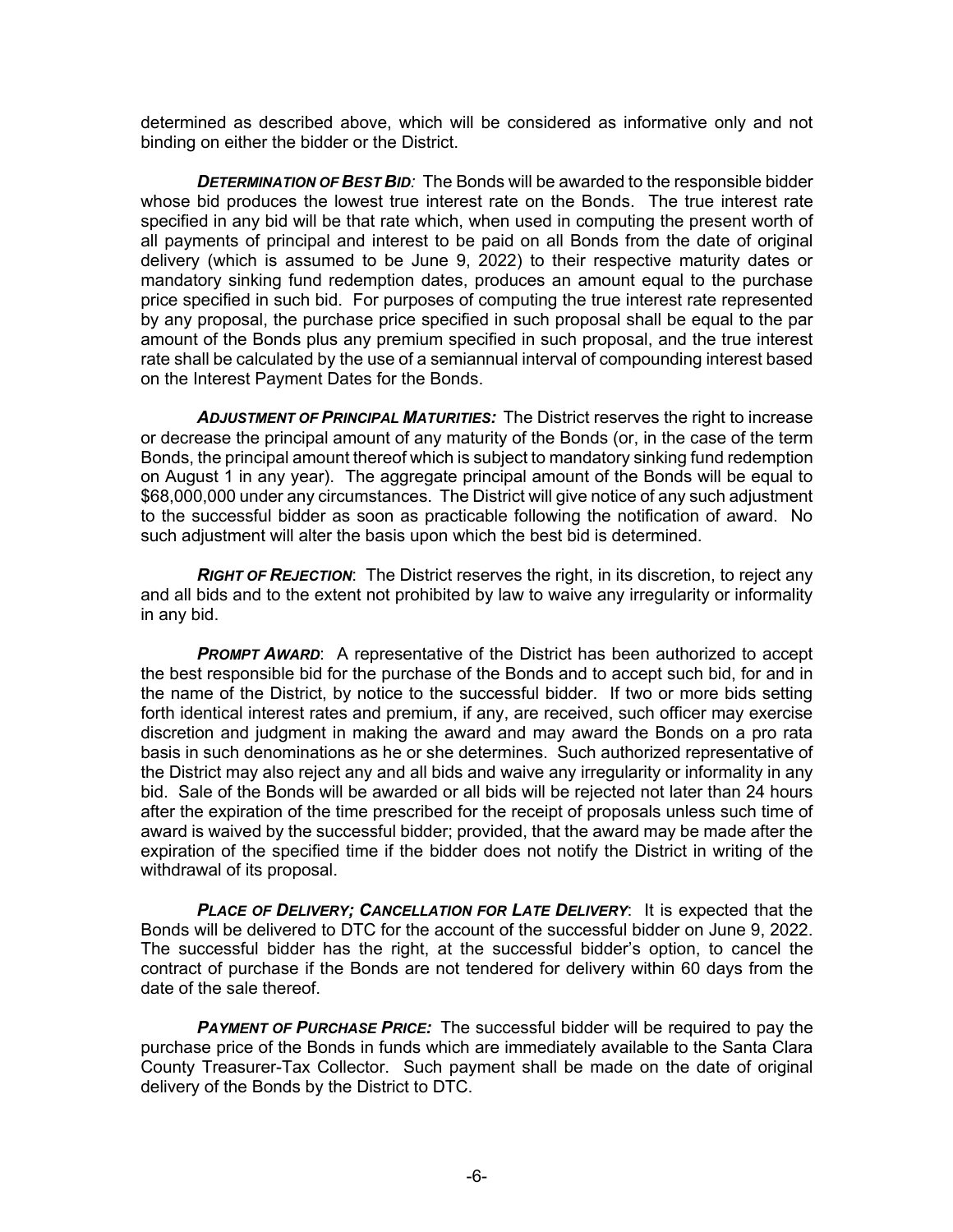*NO GOOD FAITH DEPOSIT*: A good faith deposit is not required in connection with the sale of the Bonds.

*NO LITIGATION:* There is no litigation pending concerning the validity of the Bonds, the corporate existence of the District, or the entitlement of the District officers to their respective offices, and the purchaser will be furnished a no-litigation certificate certifying to the foregoing as of and at the time of delivery of the Bonds.

*ESTABLISHMENT OF ISSUE PRICE FOR THE BONDS:* Upon notification that it has submitted the winning bid, the purchaser shall provide the initial offering prices at which it has offered or reasonably expects to offer all of the Bonds of each maturity to the general public (excluding bond houses, brokers or similar persons acting in the capacity of underwriters or wholesalers) in a bona fide public offering.

Prior to delivery of the Bonds, the purchaser shall be required to provide to the District a reoffering price certification in form and substance similar to either the certificate attached hereto as Appendix A or Appendix B . In addition, based on reasonable requests of Bond Counsel, the purchaser will provide information regarding its sales of the Bonds. For purposes of this paragraph, sales of the Bonds to other securities brokers or dealers will not be considered sales to the general public.

In the event the District receives at least three bona fide bids for the sale of the Bonds (the "competitive sale requirement"), then the issue price for the Bonds will be established based on the reasonably expected initial offering prices of the Bonds as of the sale date. If the competitive sale requirement is not satisfied, the District shall so advise the purchaser. In such event, the purchaser shall be required to apply the "hold-theoffering-price rule," as described below, in which case the initial offering price to the public as of the sale date of any maturity of the Bonds will be treated as the issue price of that maturity, applied on a maturity-by-maturity basis. If the competitive sale requirement is not satisfied, the purchaser shall notify the District, within one hour of the time of award of the Bonds, those maturities of the Bonds at least 10% of which have been sold to the public as of the sale date, and which maturities are subject to the hold-the-offering-price rule. Bids will not be subject to cancellation if the competitive sale requirement is not satisfied.

By submitting a bid, the purchaser shall (i) confirm that the underwriters have offered or will offer the Bonds to the public on or before the date of award at the offering price or prices (the "initial offering price"), or at the corresponding yield or yields, set forth in the bid submitted by the purchaser, (ii) certify it is a bidder with an industry reputation for underwriting new issuances of municipal obligations, and (iii) the purchaser agrees, on behalf of the underwriters participating in the purchase of the Bonds, that the underwriters will neither offer nor sell unsold Bonds of any maturity to which the hold-the-offering-price rule applies to any person at a price that is higher than the initial offering price to the public during the period starting on the sale date and ending on the earlier of the following:

- (1) the close of the 5th business day after the sale date; or
- (2) the time when the underwriters have sold at least 10% of that maturity of the Bonds to the public at a price that is no higher than the initial offering price to the public.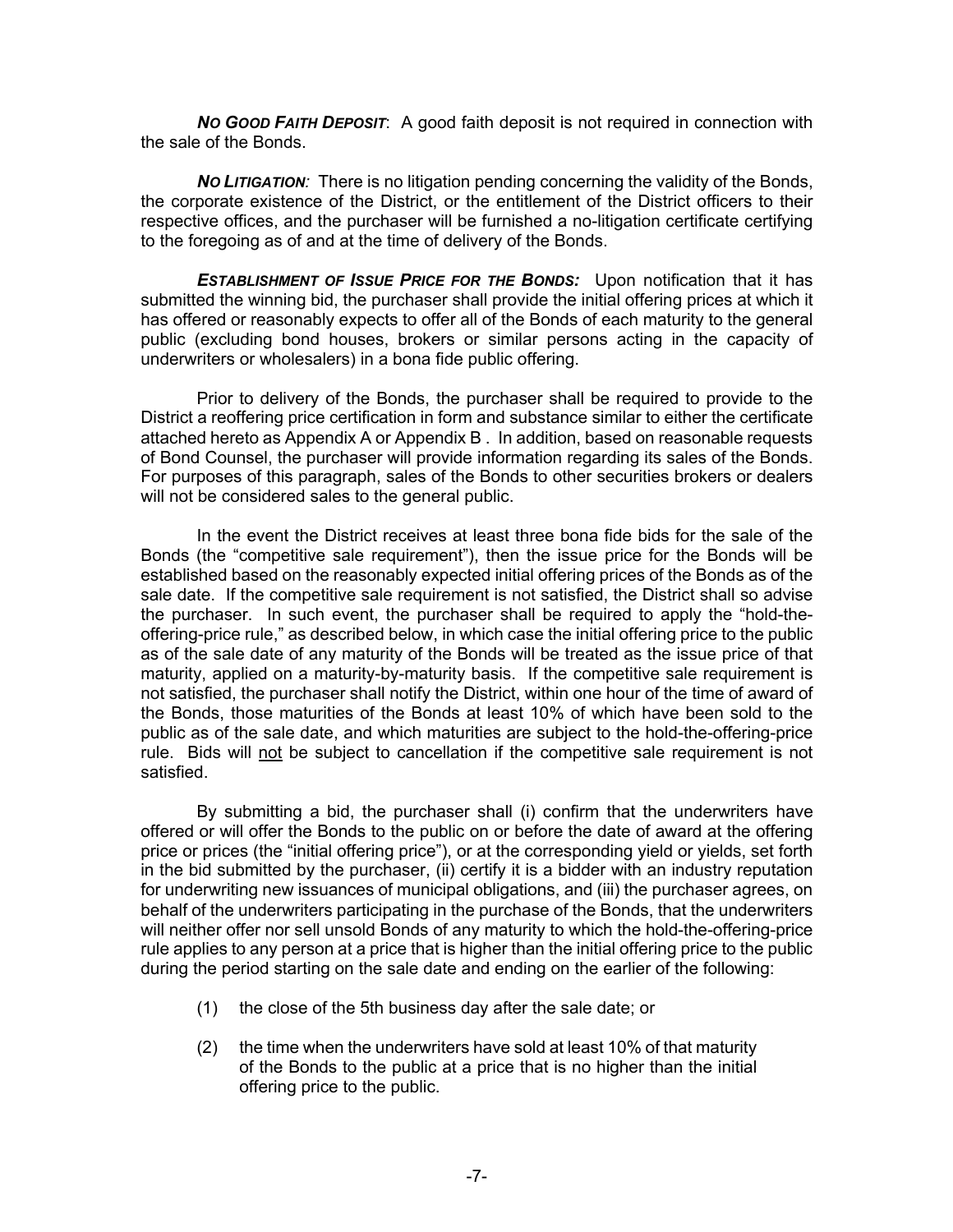The purchaser shall promptly advise the District when the underwriters have sold 10% of that maturity of the Bonds to the public at a price that is no higher than the initial offering price to the public, if that occurs prior to the close of the 5th business day after the sale date.

The District acknowledges that in making the representation set forth above, the purchaser will rely on (i) the agreement of each underwriter to comply with the hold-theoffering-price rule, as set forth in an agreement among underwriters and the related pricing wires, (ii) if a selling group has been created in connection with the initial sale of the Bonds to the public, the agreement of each dealer who is a member of the selling group to comply with the hold-the-offering-price rule, as set forth in a selling group agreement and the related pricing wires, and (iii) if an underwriter is a party to a retail distribution agreement that was employed in connection with the initial sale of the Bonds to the public, the agreement of each broker-dealer that is a party to such agreement to comply with the hold-the-offering-price rule, as set forth in the retail distribution agreement and the related pricing wires. The District further acknowledges that each underwriter shall be solely liable for its failure to comply with its agreement regarding the hold-the-offering-price rule and that no underwriter shall be liable for the failure of any other underwriter, or of any dealer who is a member of a selling group, or of any broker-dealer that is a party to a retail distribution agreement to comply with its corresponding agreement regarding the holdthe-offering-price rule as applicable to the Bonds.

By submitting a bid, each bidder confirms that:

- (i) any agreement among underwriters, any selling group agreement and each retail distribution agreement (to which the bidder is a party) relating to the initial sale of the Bonds to the public, together with the related pricing wires, contains or will contain language obligating each underwriter, each dealer who is a member of the selling group, and each broker-dealer that is a party to such retail distribution agreement, as applicable, to (A) report the prices at which it sells to the public the unsold Bonds of each maturity allotted to it until it is notified by the purchaser that either the 10% test has been satisfied as to the Bonds of that maturity or all Bonds of that maturity have been sold to the public and (B) comply with the hold-the-offering-price rule, if applicable, in each case if and for so long as directed by the purchaser and as set forth in the related pricing wires, and
- (ii) any agreement among underwriters relating to the initial sale of the Bonds to the public, together with the related pricing wires, contains or will contain language obligating each underwriter that is a party to a retail distribution agreement to be employed in connection with the initial sale of the Bonds to the public to require each broker-dealer that is a party to such retail distribution agreement to (A) report the prices at which it sells to the public the unsold Bonds of each maturity allotted to it until it is notified by the purchaser or such underwriter that either the 10% test has been satisfied as to the Bonds of that maturity or all Bonds of that maturity have been sold to the public and (B) comply with the hold-the-offering-price rule, if applicable, in each case if and for so long as directed by the purchaser or such underwriter and as set forth in the related pricing wires.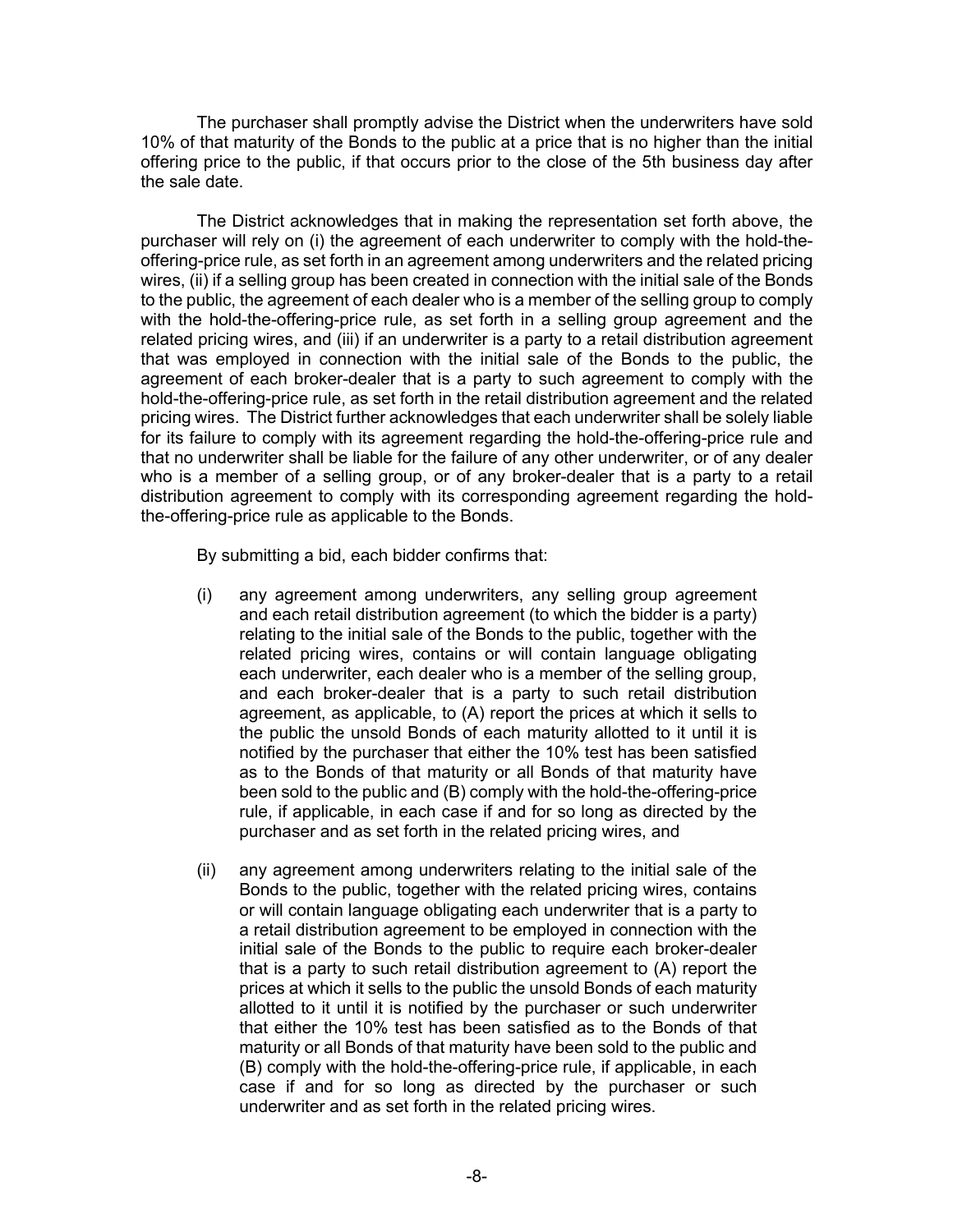Sales of any Bonds to any person that is a related party to an underwriter shall not constitute sales to the public for purposes of this Official Notice of Sale. Further, for purposes of this Official Notice of Sale:

- (i) "public" means any person other than an underwriter or a related party,
- (ii) "underwriter" means (A) any person that agrees pursuant to a written contract with the District (or with the lead underwriter to form an underwriting syndicate) to participate in the initial sale of the Bonds to the public and (B) any person that agrees pursuant to a written contract directly or indirectly with a person described in clause (A) to participate in the initial sale of the Bonds to the public (including a member of a selling group or a party to a retail distribution agreement participating in the initial sale of the Bonds to the public),
- (iii) a purchaser of any of the Bonds is a "related party" to an underwriter if the underwriter and the purchaser are subject, directly or indirectly, to (A) more than 50% common ownership of the voting power or the total value of their stock, if both entities are corporations (including direct ownership by one corporation of another), (B) more than 50% common ownership of their capital interests or profits interests, if both entities are partnerships (including direct ownership by one partnership of another), or (C) more than 50% common ownership of the value of the outstanding stock of the corporation or the capital interests or profit interests of the partnership, as applicable, if one entity is a corporation and the other entity is a partnership (including direct ownership of the applicable stock or interests by one entity of the other), and
- (iv) "sale date" means May 25, 2022, being the date that the Bonds are awarded by the District to the purchaser.

*FURTHER INFORMATION:* A copy of the Preliminary Official Statement describing the Bonds, and other information concerning the proposed financing, will be furnished upon request to the Municipal Advisor as follows: Dale Scott & Co., tel: (415) 956-1030. Such information is also available on the website of the Municipal Advisor at http://www.dalescott.com/financings/.

GIVEN by order of the Board of Trustees of the Mountain View-Los Altos Union High School District by resolution adopted April 25, 2022.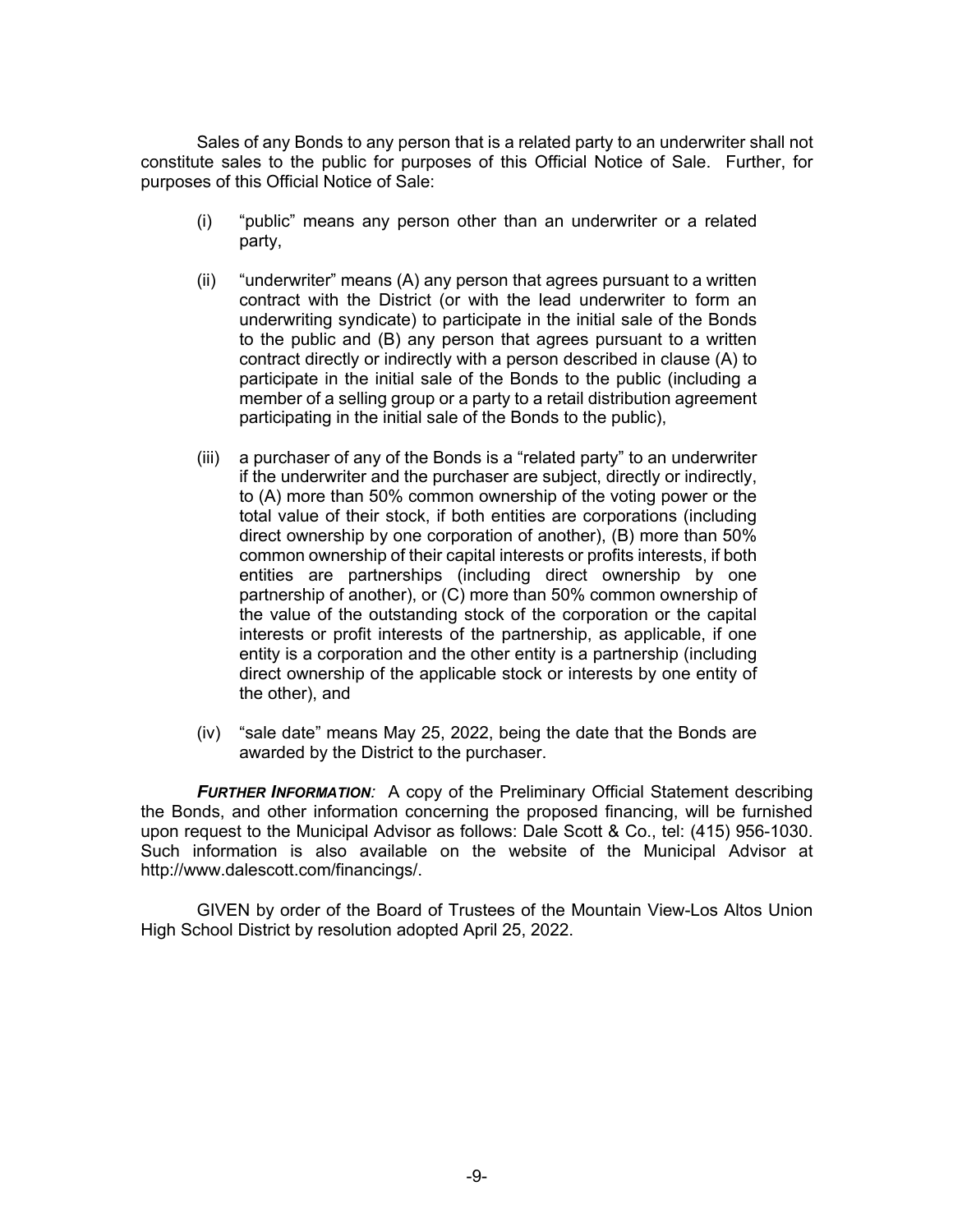## **APPENDIX A**

*Form of Issue Price Certificate to be delivered if competitive sale requirements are met*

# **MOUNTAIN VIEW-LOS ALTOS UNION HIGH SCHOOL DISTRICT (Santa Clara County, California) GENERAL OBLIGATION BONDS ELECTION OF 2018, SERIES C**

## **ISSUE PRICE CERTIFICATE**

The undersigned, on behalf of [NAME OF PURCHASER] (the "Purchaser"), hereby certifies as set forth below with respect to the sale of the above-captioned obligations (the "Bonds").

### **1.** *Reasonably Expected Initial Offering Price***.**

(a) As of the Sale Date, the reasonably expected Initial Offering Prices of the Bonds to the Public by the Purchaser are the prices listed in Schedule A (the "Expected Offering Prices"). The Expected Offering Prices are the prices for the Maturities of the Bonds used the by the Purchaser in formulating its bid to purchase the Bonds. Attached as Schedule B is a true and correct copy of the bid provided by the Purchaser to purchase the Bonds.

(b) The Purchaser was not given the opportunity to review other bids prior to submitting its bid.

(c) The bid submitted by the Purchaser constituted a firm offer to purchase the Bonds.

#### **2.** *Defined Terms***.**

(a) *Maturity* means Bonds with the same credit and payment terms. Bonds with different maturity dates, or Bonds with the same maturity date but different stated interest rates, are treated as separate Maturities.

(b) *Public* means any person (including an individual, trust, estate, partnership, association, company, or corporation) other than an Underwriter or a related party to an Underwriter. The term "related party" for purposes of this certificate generally means any two or more persons who have greater than 50 percent common ownership, directly or indirectly.

(c) *Sale Date* means the first day on which there is a binding contract in writing for the sale of a Maturity of the Bonds. The Sale Date of the Bonds is May 25, 2022.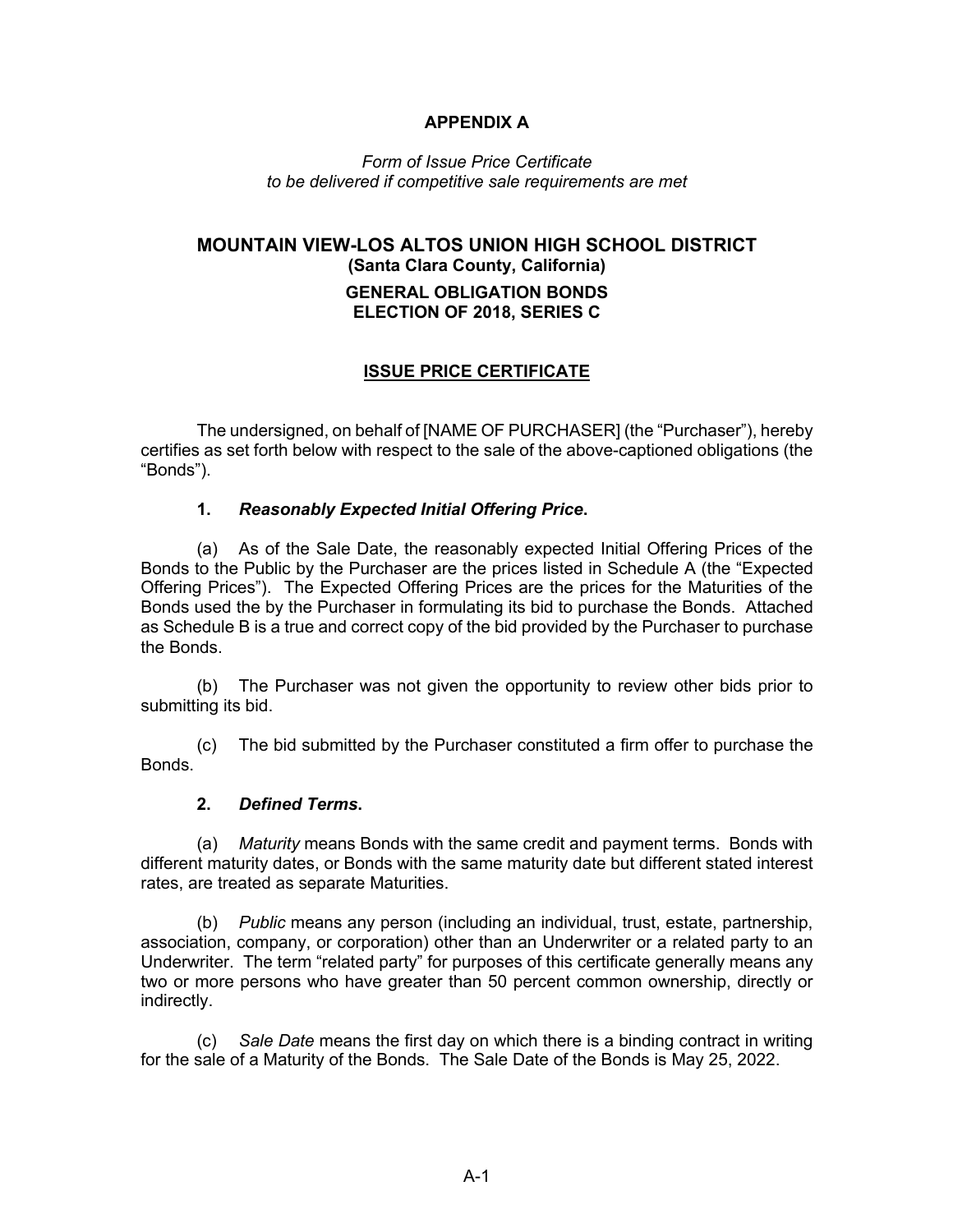(d) *Underwriter* means (i) any person that agrees pursuant to a written contract with the District (or with the lead underwriter to form an underwriting syndicate) to participate in the initial sale of the Bonds to the Public, and (ii) any person that agrees pursuant to a written contract directly or indirectly with a person described in clause (i) of this paragraph to participate in the initial sale of the Bonds to the Public (including a member of a selling group or a party to a retail distribution agreement participating in the initial sale of the Bonds to the Public).

The representations set forth in this certificate are limited to factual matters only. Nothing in this certificate represents the Purchaser's interpretation of any laws, including specifically Sections 103 and 148 of the Internal Revenue Code of 1986, as amended, and the Treasury Regulations thereunder. The undersigned understands that the foregoing information will be relied upon by the District with respect to certain of the representations set forth in the Certificate of Arbitrage and with respect to compliance with the federal income tax rules affecting the Bonds, and by Jones Hall, A Professional Law Corporation in connection with rendering its opinion that the interest on the Bonds is excluded from gross income for federal income tax purposes, the preparation of the Internal Revenue Service Form 8038-G, and other federal income tax advice that it may give to the District from time to time relating to the Bonds.

### [PURCHASER]

By: Name:

Dated: [Issue Date]

[Attach Schedule A showing the maturity schedule for the Bonds and including the Initial Offering Price for each maturity.]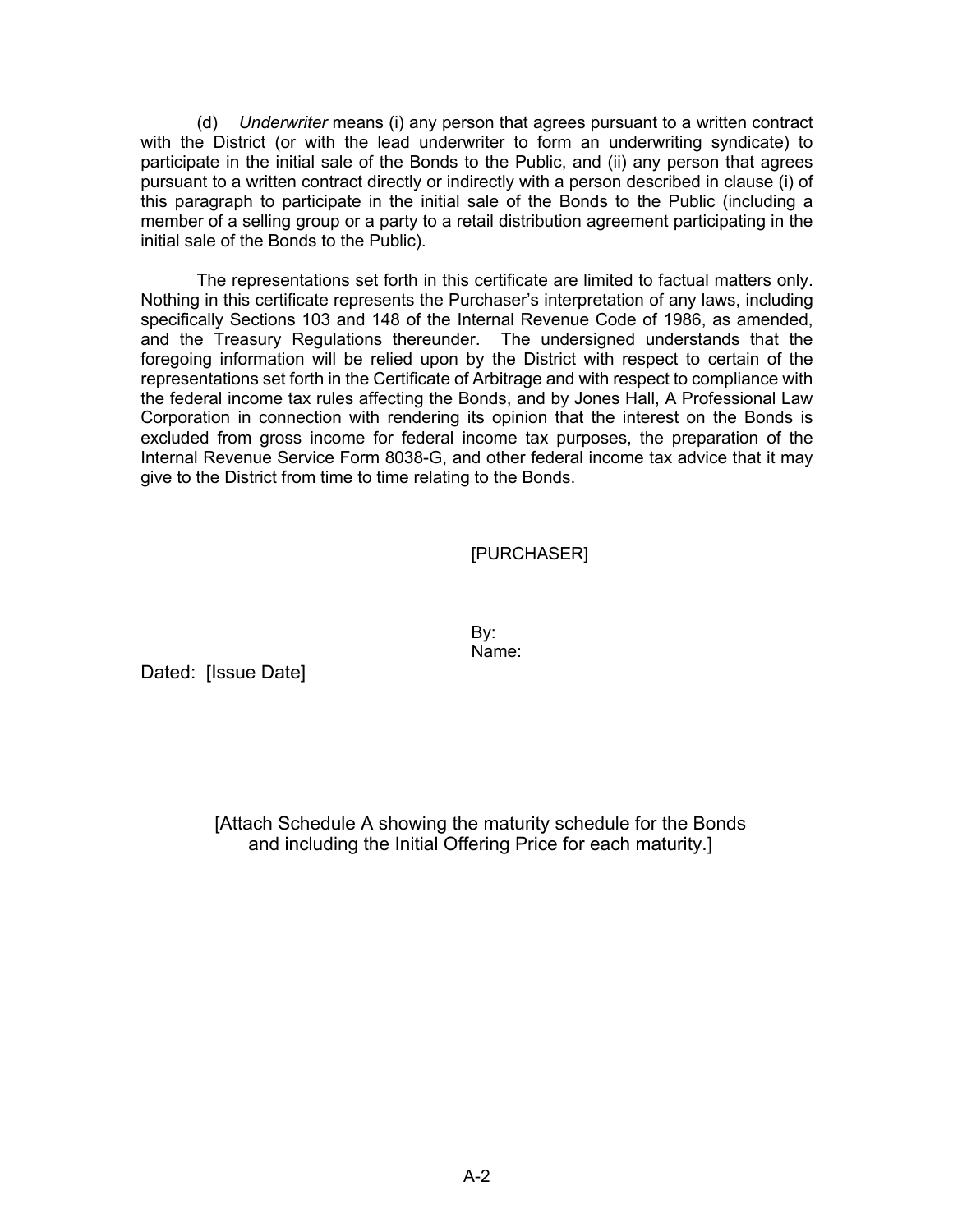### **APPENDIX B**

*Form of Issue Price Certificate to be delivered if competitive sale requirements are not met and the Hold-the-Offering-Price Rule is used for issue price*

# **MOUNTAIN VIEW-LOS ALTOS UNION HIGH SCHOOL DISTRICT (Santa Clara County, California) GENERAL OBLIGATION BONDS ELECTION OF 2018, SERIES C**

### **ISSUE PRICE CERTIFICATE**

The undersigned, on behalf of [NAME OF PURCHASER] (the "Purchaser"), hereby certifies as set forth below with respect to the sale of the above-captioned obligations (the "Bonds").

#### 1. *Initial Offering Price of the Bonds*.

(a) The Purchaser offered each Maturity of the Bonds to the Public for purchase at the respective initial offering prices listed in Schedule 1 (the "Initial Offering Prices") on or before the Sale Date. A copy of the pricing wire or equivalent communication for the Bonds is attached to this certificate as Schedule 1.

(b) As set forth in the Official Notice of Sale for the Bonds, the Purchaser has agreed in writing that, (i) for each Maturity of the Bonds, it would neither offer nor sell any of the Bonds of such Maturity to any person at a price that is higher than the Initial Offering Price for such Maturity during the Holding Period for such Maturity (the "hold-the-offeringprice rule"), and (ii) any selling group agreement shall contain the agreement of each dealer who is a member of the selling group, and any retail distribution agreement shall contain the agreement of each broker-dealer who is a party to the retail distribution agreement, to comply with the hold-the-offering-price rule. Pursuant to such agreement, no Underwriter (as defined below) has offered or sold any Maturity of the Bonds at a price that is higher than the respective Initial Offering Price for that Maturity of the Bonds during the Holding Period.

#### 2. *Defined Terms*.

(a) *Holding Period* means, for each Maturity of the Bonds, the period starting on the Sale Date and ending on the earlier of (i) the close of the fifth business day after the Sale Date, or (ii) the date on which the Purchaser has sold at least 10% of such Maturity of the Bonds to the Public at prices that are no higher than the Initial Offering Price for such Maturity.

(b) *Issuer* means the Mountain View-Los Altos Union High School District, California.